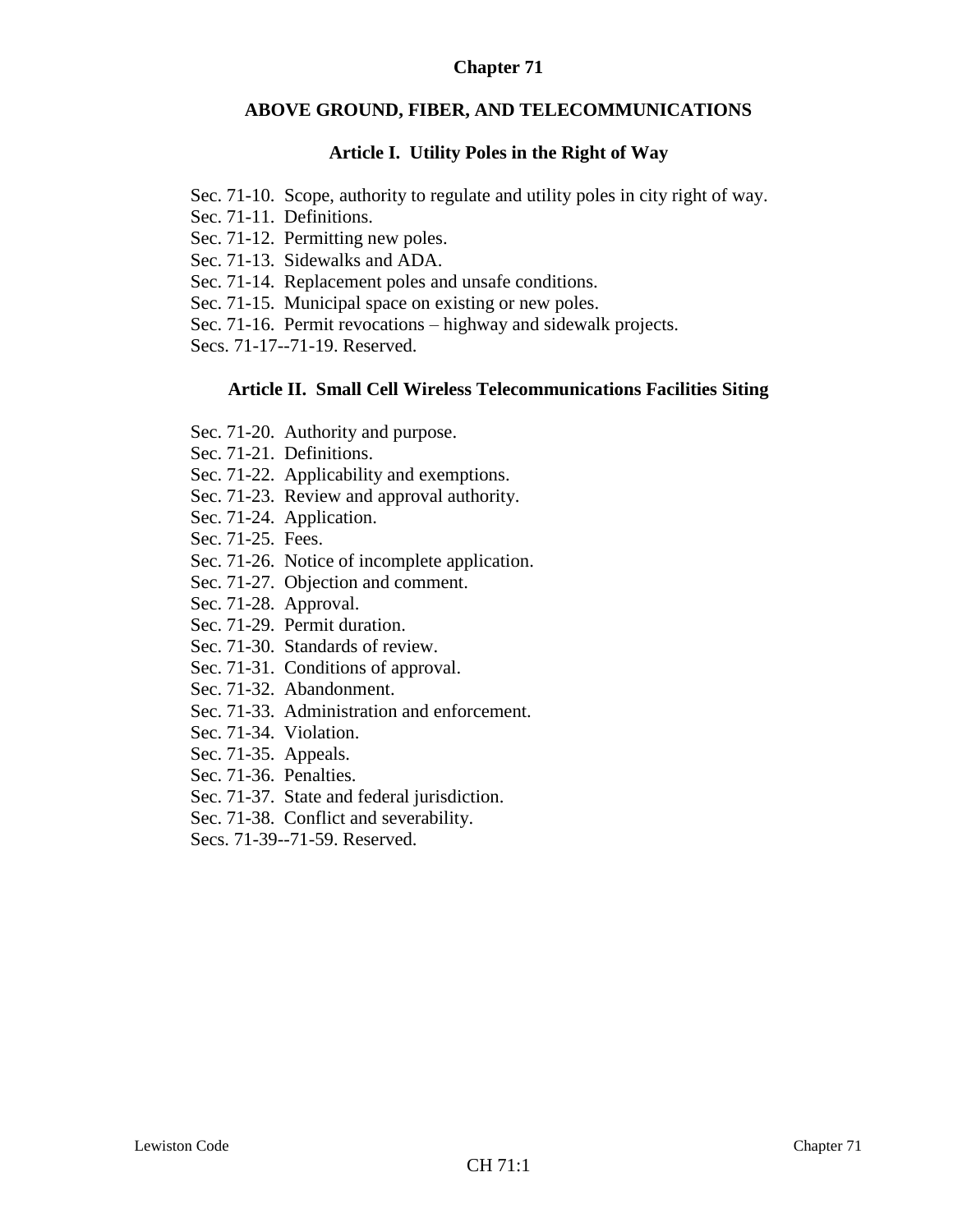# **ARTICLE I. UTILITY POLES IN THE RIGHT OF WAY**

#### **Sec. 71-10. Scope, Authority to Regulate, and Utility Poles in City Right of Way**

The City of Lewiston's street rights-of-way are a critical City asset serving many purposes including, vehicular traffic, bicycle traffic, pedestrian traffic, hosting utilities and providing an aesthetic to the City. It is in the City's interest to manage these rights-of-way to balance these uses in a manner that best serves its citizens, their safety, wellbeing and prosperity. The purpose of this Article is to manage above ground utility poles in a manner that achieves this balance and meets State and Federal law for utility accommodation and Americans with Disabilities Act (ADA) requirements. (Ord. No. 20-02, 02-20-20)

#### **Sec. 71-11. Definitions.**

"*Make-ready work*" means the rearrangement or transfer of existing facilities, replacement of a pole, complete removal of any pole replaced, or any other changes required to make space available for an additional attachment to a shared-use pole. (Ord. No. 20-02, 02-20-20)

#### **Sec. 71-12. Permitting New Poles.**

Permitting new poles shall be done through the City Clerk in accordance with MRSA 35-A, Chapter 12, Section 250. Applications must include:

- Name and address of the applicant,
- Purpose and use of the new installation,
- Co-located utilities anticipated,
- Location sketch of the new installation with field-measured distances to key features such as curbs, catch basins, underground utilities, trees, buildings and sidewalk features, where applicable,
- Minimum height of wires and other fixtures,
- Proposed guy wires or anchors including their proposed location.
- Acknowledgment that the proposed location has been marked in the field for review,
- Proposed date of installation, and
- Other site-specific pertinent and reasonable information requested by the Public Works Director.

The application shall include payment for a review fee established by policy adopted by the City Council and listed in a schedule in the City's Master Policy 81, Miscellaneous Fees and Penalties.

The City Clerk will coordinate a review of such applications with the Director of Public Works and other Departments, as appropriate, and will issue a written permit or denial within 30 days of receiving a complete application.

(Ord. No. 20-02, 02-20-20)

### **Sec. 71-13. Sidewalks and ADA.**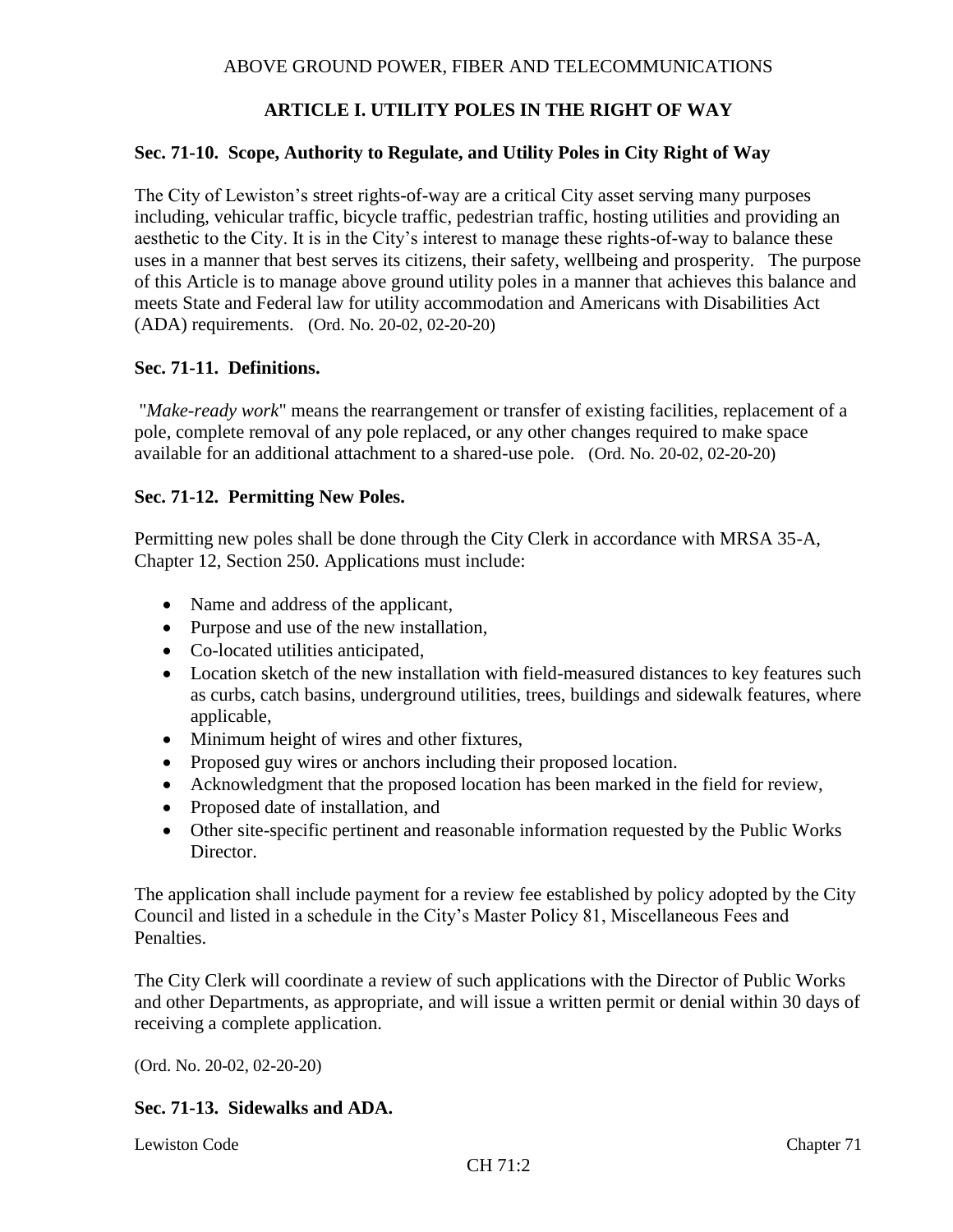Poles associated with public utilities may only be placed within a sidewalk if such placement maintains a minimum 60 inches of unobstructed sidewalk width and is not inconsistent with the Federal American with Disabilities Act design features.

An applicant for a pole permit may seek a waiver from this requirement upon a showing to the satisfaction of the Public Works Director that there exists no practicable alternative that would allow for maintaining utility services to adjacent properties. Upon such a showing, the Director may reduce the minimum width of unobstructed sidewalk to no less than 54 inches at locations where no other structures or obstructions are present that would otherwise limit the ability to plow city sidewalks and no less than 48 inches where other existing obstructions exist that prohibit sidewalk plowing. Any guy wires or other appurtenances associated with utility poles and extending over any sidewalk must provide for a minimum 9 feet of clearance above the sidewalk.

A violation of this section shall be subject to a minimum fine as established by policy adopted by the City Council and listed in a schedule in the City's Master Policy 81, Miscellaneous Fees and Penalties. Additionally the Utility will be required to relocate any object violating these standards and repair any damage done to the sidewalk or maintained lawn as a result of such work.

(Ord. No. 20-02, 02-20-20)

### **Sec. 71-14. Replacement Poles and Unsafe Conditions.**

Replacement poles do not require a new permit under most circumstances. However, to maintain the right-of way for all allowed uses, including the free flow of pedestrian and vehicular traffic, the replacement pole must not infringe on other uses of the right of way. Replacement poles must meet the requirements in section 71-13 Sidewalks and ADA. If a replacement pole is proposed that will further infringe on the standards above, then a New Pole Permit will be required per section 71-12. Permitting New Poles. In no case shall a new or replacement pole restrict access to less than ADA design standards.

Replaced poles must be removed from the right of way and sidewalk and lawn repairs made within 180 days of placement of the replacement pole. All coordination with collocated utilities is the responsibility of the pole Owner.

If the Public Works Director identifies a potentially unsafe condition related to a pole installation, guy wire or anchor, the pole Owner will be notified in writing. The pole Owner shall respond to the Public Works Director within 30 days of such notice with their plans to mitigate the potential safety condition. After an acceptable plan is approved by the Public Works Director, the work must be completed within thirty days unless the Public Works Director grants and extension related to winter conditions. Prior to correction, the Owner is required to take the necessary steps to provide such temporary measures as are necessary to ensure public safety. A violation of this section shall be subject to a minimum fine as established by policy adopted by the City Council and listed in a schedule in the City's Master Policy 81, Miscellaneous Fees and Penalties.

(Ord. No. 20-02, 02-20-20)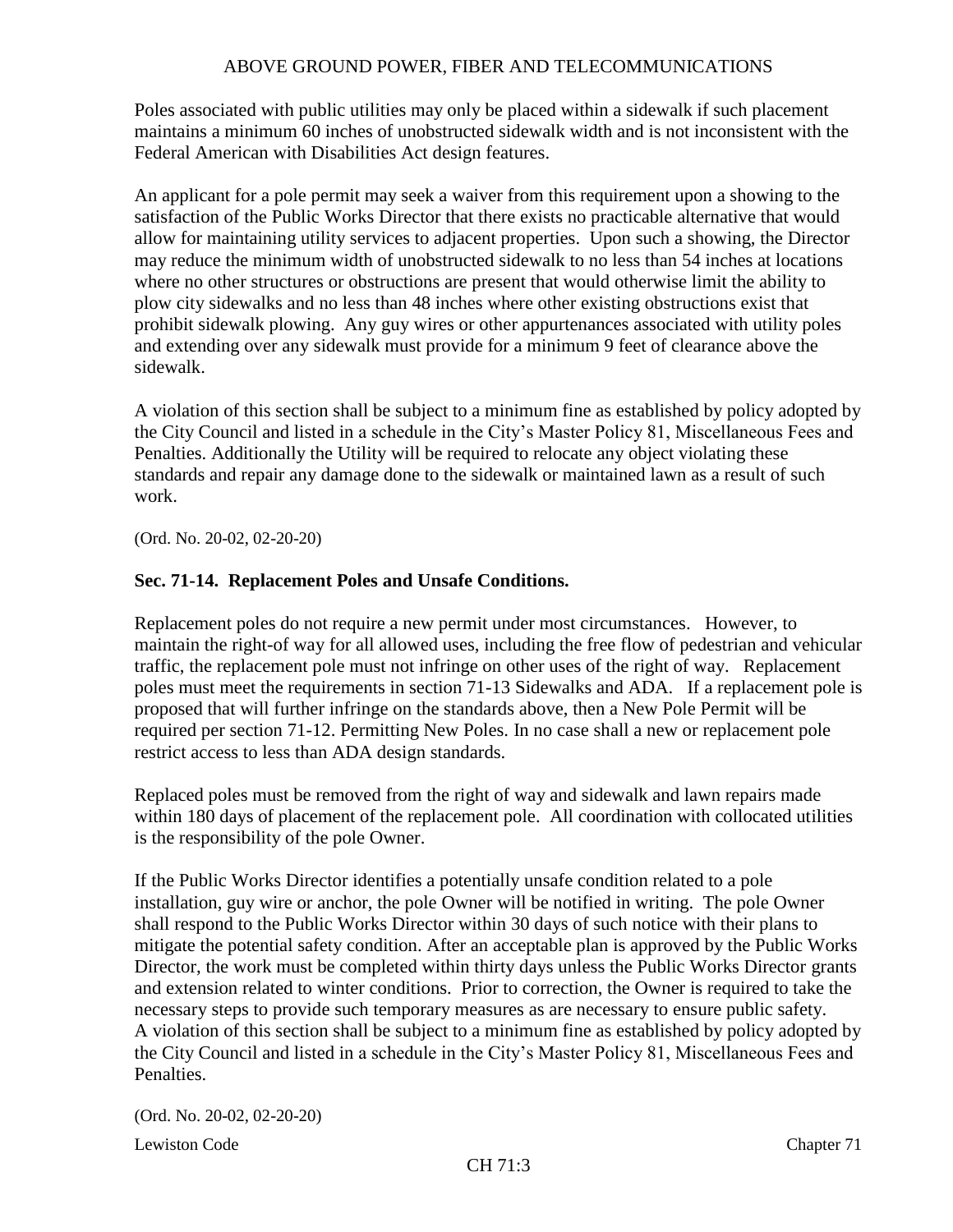### **Sec. 71-15. Municipal Space on Existing or New Poles.**

In accordance with An Act to Establish Municipal Access to Utility Poles Located in the Municipal Rights-of-Way, MRSA Title 35-A, Chapter 25, section 2524 and other applicable State law, space shall be made available on each pole, below the electric power company's wires and above the telephone and or cable television company's lines or cables. This space shall be reserved on all poles planted within the City Right of Way. This space shall be available to the City for municipal purposes, free of charge including no make ready fees.

In order to safeguard access to infrastructure essential to public health, safety and welfare, an Owner of a shared-use pole and each entity attaching to that pole is responsible for that Owner's or entity's own expenses for make-ready work to accommodate the City attaching its facilities to that shared-use pole.

(Ord. No. 20-02, 02-20-20)

### **Sec 71-16. Permit Revocations -- Highway and Sidewalk Projects.**

The City of Lewiston will notify Utilities owning poles, guy wires and anchors within the City's right-of-way of the need to relocate their facilities due to a highway or sidewalk construction project, in writing no less than180 days prior to commencement of construction. City Engineers will work with the Utility as the project is designed. It is the pole Owner's responsibility to coordinate with all co-located utilities. All costs for the pole, guy wire or anchor relocation shall be the responsibility of the pole Owner and collocated utilities.

If the poles are not moved within the 180 days or a date agreed to in writing between the Owner and Director of Public Works, the City Clerk may revoke the pole permits for the subject poles and may assess the pole Owner a daily fine established by policy adopted by the City Council and listed in in a schedule in the City's Master Policy 81, Miscellaneous Fees and Penalties.

(Ord. No. 20-02, 02-20-20)

### **Secs. 71-17-19. Reserved.**

# **ARTICLE II. SMALL CELL WIRELESS TELECOMMUNICATIONS FACILITIES SITING ORDINANCE**

### **Sec. 71-20. Authority and Purpose.**

This ordinance is adopted pursuant to the enabling provisions of Article VIII, Part 2, Section 1 of the Maine Constitution; the provisions of Title 30-A M.R.S.A., Section 3001 (Home Rule), the provisions of the Planning and Land Use Regulation Act, Title 30- A M.R.S.A., Section 4312 et seq. Also Specific to Small Wireless Facilities Title 30- A M.R.S.A., Section 4362 An Act to Facilitate Deployment of Small Cell Wireless Facilities in Maine and Public Utilities, Regulation of Facilities in the Public Way Title 35-A, Chapter 25.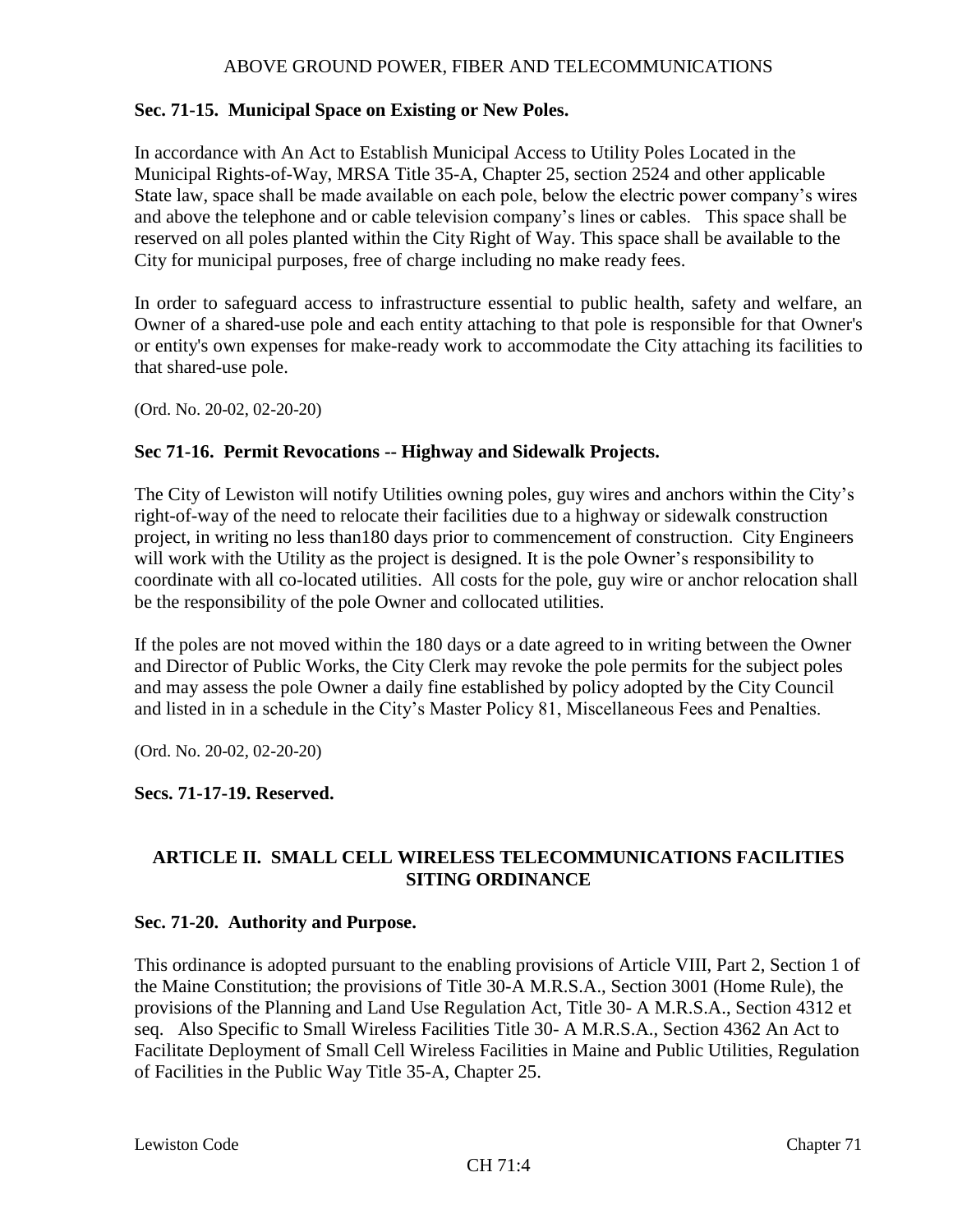The purpose of this Article is to provide a process and a set of standards for the construction and placement of small cell wireless telecommunications facilities along municipal rights of way and on other properties within the municipality's jurisdiction in order to:

- Implement a municipal policy concerning siting of small cell wireless telecommunications facilities;
- Establish clear guidelines, standards and periods for the exercise of municipal authority to regulate small cell wireless telecommunications facilities;
- Allow competition in small cell wireless telecommunications service while minimizing redundant facilities;
- Encourage the provision of advanced telecommunications services to the largest number of businesses, institutions and residents of Lewiston;
- Ensure protection of the public health, safety and welfare;
- Encourage the co-location of small cell wireless telecommunications facilities;
- Further the goals and policies of the comprehensive plan while promoting orderly development of the city with minimal impacts on existing uses;
- Protect the scenic and visual character of the community;
- Ensure aesthetic requirements are reasonable, no more burdensome than those applied to other telecommunication infrastructure deployments, and are made publicly available in advance; and
- Comply with the 2012 Spectrum Act and the Telecommunications Act of 1996 as each is amended.

In the event that applicable federal or state laws or regulations conflict with the requirements of this ordinance, the wireless provider shall comply with the requirements of this ordinance to the maximum extent possible without violating federal or state laws or regulations.

(Ord. No. 20-02, 02-20-20)

### **Sec. 71-21. Definitions.**

The terms used in this ordinance shall have the following meanings:

*Alternative Tower Structure* means clock towers, bell steeples, joint use utility poles, light poles, water towers, electrical transmission line towers, smokestacks, existing buildings, and similar mounting structures that may support, or camouflage or conceal the presence of an Antenna(s).

*Antenna/Antenna Array* means a system of one or more rods, panels, discs or similar devices used for the transmission or reception of radio frequency signals. These include, but are not limited to, omnidirectional antennas (whips or rods), directional antennas (panels) and parabolic antennas (dish or disc).

*Antenna Height* means the vertical distance measured from the base of the antenna support structure at grade to the highest point of the structure, even if said highest point is an antenna. Measurement of tower height shall include antenna, base pad, and other appurtenances and shall be measured from the finished grade of the facility site. If the support structure is on a sloped grade, then the average between the highest and lowest grades shall be used in calculating the antenna height.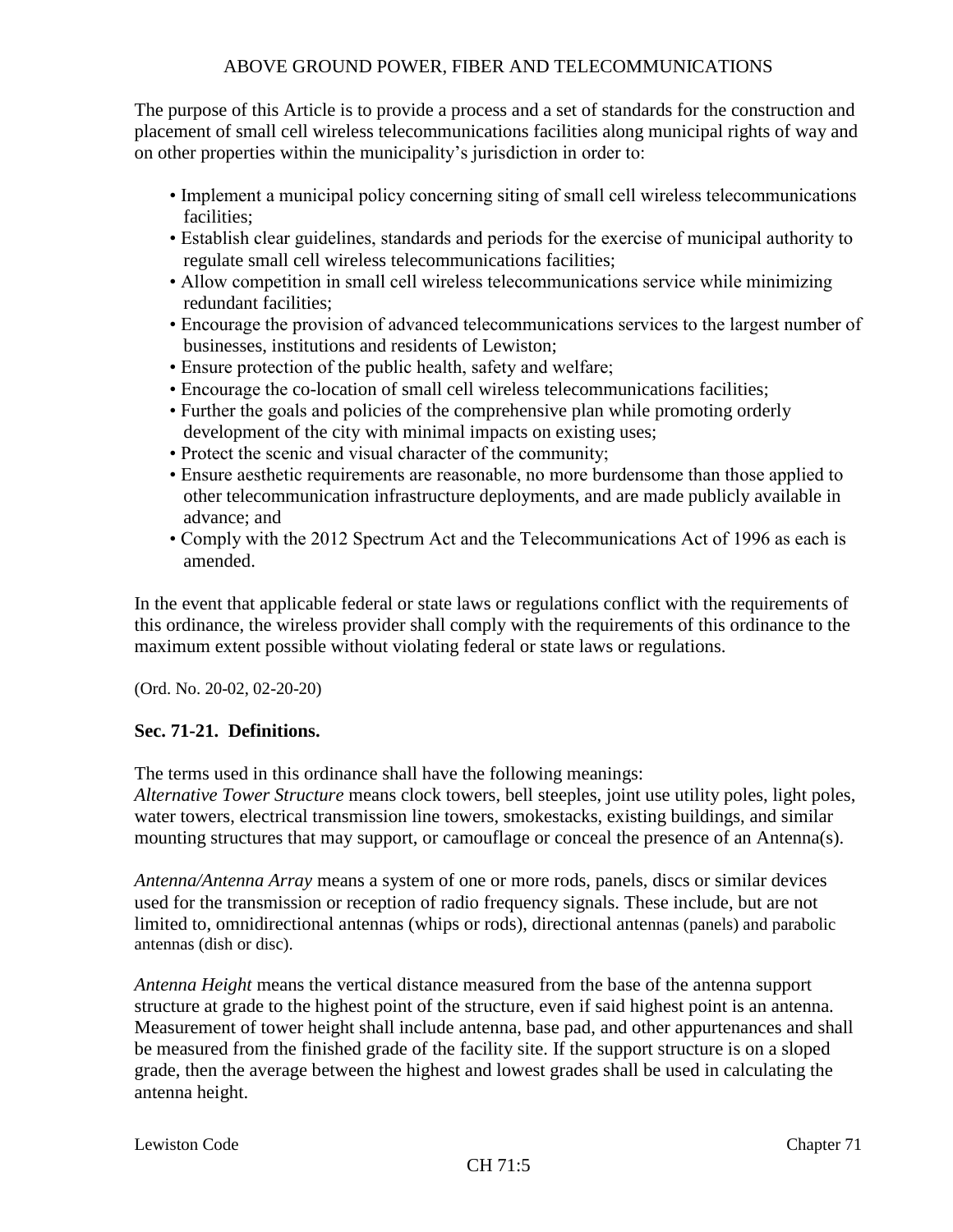*Co-location* means the use of a wireless telecommunications facility by more than one wireless telecommunications provider or the use of a utility facility, such as a pole, by multiple public utilities including wireless telecommunications providers.

*Decorative Pole* means a municipal pole that is specially designed and placed for aesthetic purposes.

*Designated Scenic Resource* means that specific location, view, or corridor, as identified as a scenic resource in the municipality's Comprehensive Plan or by a State or federal agency, that consists of:

- 1. a three dimensional area extending out from a particular viewpoint on a public way or within a public recreational area, focusing on a single object, such as a mountain, resulting in a narrow corridor, or a group of objects, such as a downtown skyline or mountain range, resulting in a panoramic view corridor; or
- 2. lateral terrain features such as valley sides or woodland as observed to either side of the observer, constraining the view into a narrow or particular field, as seen from a viewpoint on a public way or within a public recreational area.

*Expansion* means the addition of antennas, towers, or other devices to an existing structure or replacing existing installations with larger ones.

*FAA* means the Federal Aviation Administration, or its lawful successor.

*FCC* means the Federal Communications Commission, or its lawful successor.

*Height* means the vertical measurement from a point on the ground at the mean finish grade adjoining the foundation as calculated by averaging the highest and lowest finished grade around the building or structure, to the highest point of the building or structure. The highest point shall exclude farm building components, flagpoles, chimneys, ventilators, skylights, domes, water towers, bell towers, church spires, processing towers, tanks, bulkheads, or other building accessory features usually erected at a height greater than the main roofs of buildings.

*Historic or Archaeological Resources* means resources that are:

- 1. Listed individually in the National Register of Historic Places or eligible for listing on the National Register;
- 2. Certified or preliminarily determined by the Secretary of the Interior as contributing to the historical significance of a registered historic district or a district preliminarily determined by the Secretary of the Interior to qualify as a registered historic district;
- 3. Individually listed on a state inventory of historic places in states with historic preservation programs approved by the Secretary of the Interior;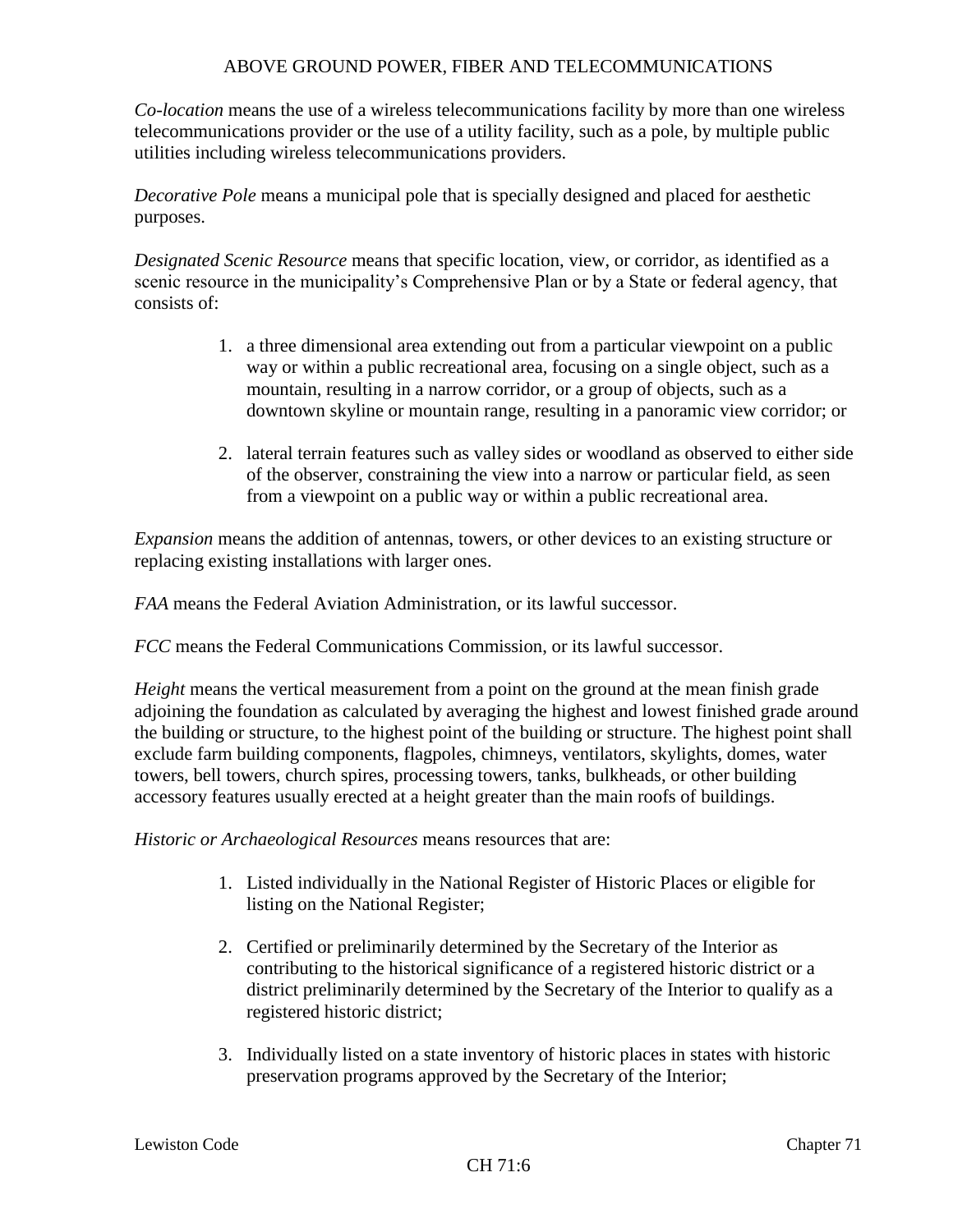- 4. Individually listed on a local inventory of historic places in communities with historic preservation programs that have been certified by the Secretary of the Interior through the Maine Historic Preservation Commission; or
- 5. Areas identified by a governmental agency, such as the Maine Historic Preservation Commission, as having significant value as a historic or archaeological resource and any areas identified in the municipality's Comprehensive Plan, which have been listed or are eligible to be listed on the National Register of Historic Places.

*Historic District* means a geographically definable area possessing a significant concentration, linkage or continuity of sites, buildings, structures or objects united by past events or aesthetically by plan or physical development and identified in the municipality's Comprehensive Plan or designated by the municipal legislative body for revitalization or preservation. Such historic districts may also comprise individual elements separated geographically, but linked by association or history.

*Historic Landmark* means any improvement, building or structure of particular historic or architectural significance to the municipality relating to its heritage, cultural, social, economic or political history, or which exemplifies historic personages or important events in local, state or national history identified in the municipality's Comprehensive Plan, which have been listed or are eligible to be listed on the National Register of Historic Places.

*Line of Sight* means the direct view of the object from the designated scenic resource.

*Parabolic Antenna* (also known as a satellite dish antenna) means an antenna which is bowlshaped, designed for the reception and or transmission of radio frequency communication signals in a specific directional pattern.

*Principal Use* means the use other than one which is wholly incidental or accessory to another use on the same premises.

*Public Recreational Facility* means a regionally or locally significant facility, as defined and identified either by State statute or in the municipality's Comprehensive Plan, designed to serve the recreational needs of municipal property owners.

### *Small Cell Wireless Telecommunications Facility* means a subset of Wireless Telecommunications Facilities that includes antenna, radio, power source and meter, disconnect switch, fiber optic cable, and supporting equipment, where each antenna of which could fit within an enclosure of no more than 3 cubic feet and of which all associated wireless equipment*,* other than concealment elements, has a cumulative volume of no more than 28 cubic feet. (Also referred to throughout this ordinance as "small cell facility").

*Small Cell Facility - Co-located* means a Small Cell Wireless Telecommunications Facility that is installed on an Alternative Tower Structure instead of a new support structure.

*Targeted Market Coverage Area* means the area that is targeted to be served by the proposed telecommunications facility.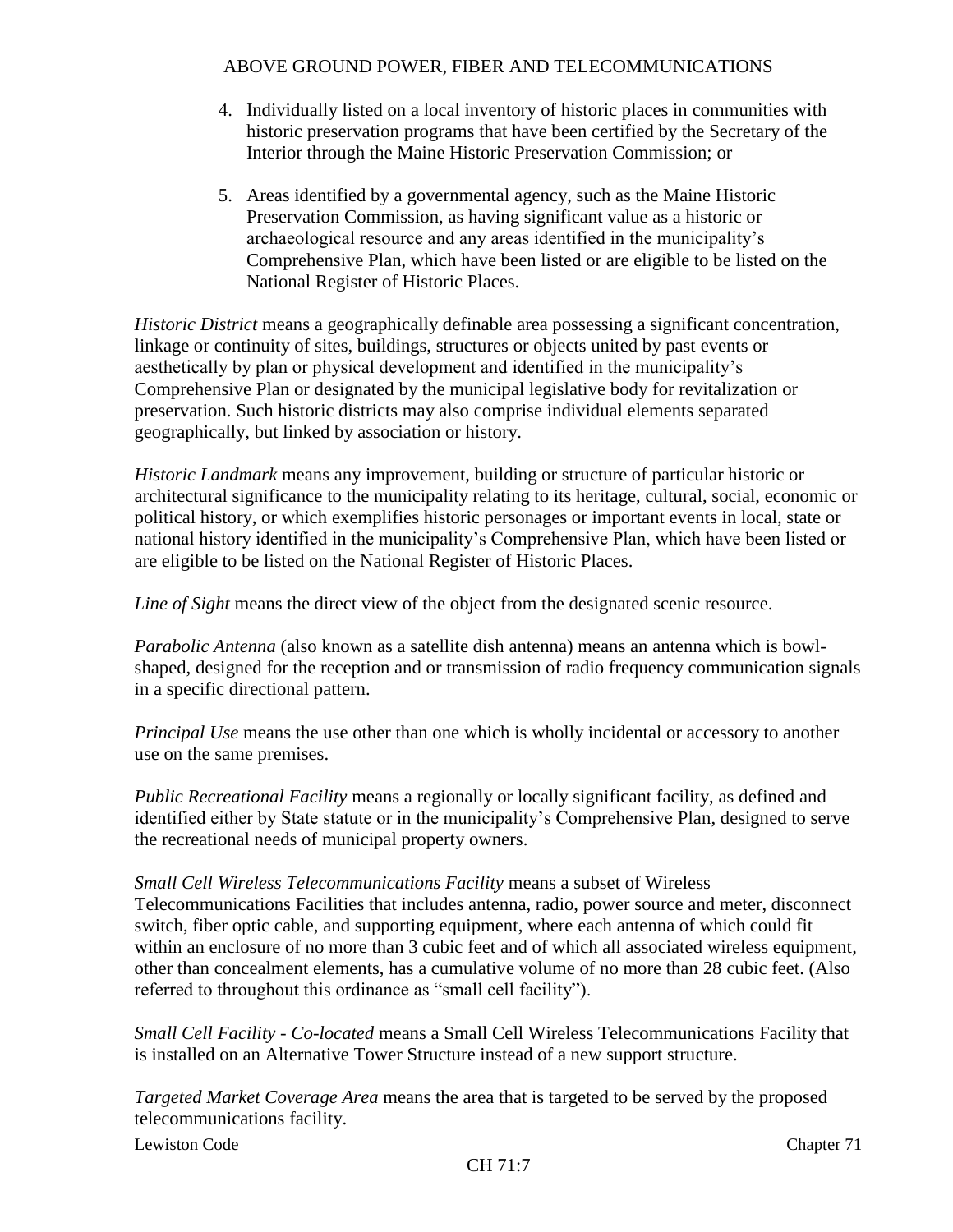*Unreasonable Adverse Impact* means that the proposed project would produce an end result which is excessively out-of-character with the designated scenic resources affected, including existing buildings, structures, and features within the designated scenic resource and which would significantly diminish the scenic value of the designated scenic resource.

*Viewpoint* means that location which is identified either in the municipality's Comprehensive Plan or by a federal or State agency and which serves as the basis for the location and determination of a particular designated scenic resource.

*Wireless Telecommunications Facility* means a facility that transmits, receives, distributes, provides or offers telecommunications services, radio or television signals, or any other spectrum-based transmissions/receptions, together with the facility's associated antennas, microwave dishes, horns, cables, wires, conduits, ducts, lightning rods, electronics and other types of equipment for the transmission, receipt, distribution or offering of such signals; wireless communication towers, antenna support structures, and other structures supporting said equipment and any attachments to those structures including guy wires and anchors, equipment buildings, generators, parking areas, utility services, driveways and roads and other accessory features.

*Wireless Telecommunications Facility—Co-located* means a Wireless Telecommunications Facility that is installed on an Alternative Tower Structure instead of a new tower structure.

(Ord. No. 20-02, 02-20-20)

# **Sec. 71-22. Applicability and Exemptions.**

This ordinance applies to all construction and expansion of small cell wireless telecommunications facilities, as defined herein, unless specifically exempted. It includes any existing small cell wireless telecommunication facilities in existence at the time this ordinance goes into effect.

The following are exempt from the provisions of this ordinance:

- A. E*mergency Wireless Telecommunications Facility*. Wireless communication facilities for emergency communications by public officials or any municipal or quasimunicipal organization currently serving the municipality of Lewiston.
- B. *Amateur (ham) radio stations*. Amateur (ham) radio stations licensed by the FCC.
- C. *Maintenance or repair*. Maintenance or repair of a wireless telecommunications facility and related equipment, provided that there is no change in the height or any other dimension of the facility.
- D. *Temporary wireless telecommunications facility*. Temporary wireless telecommunications facilities, in operation for a maximum period of one hundred eighty (180) days.

(Ord. No. 20-02, 02-20-20)

# **Sec. 71-23. Review and Approval Authority.**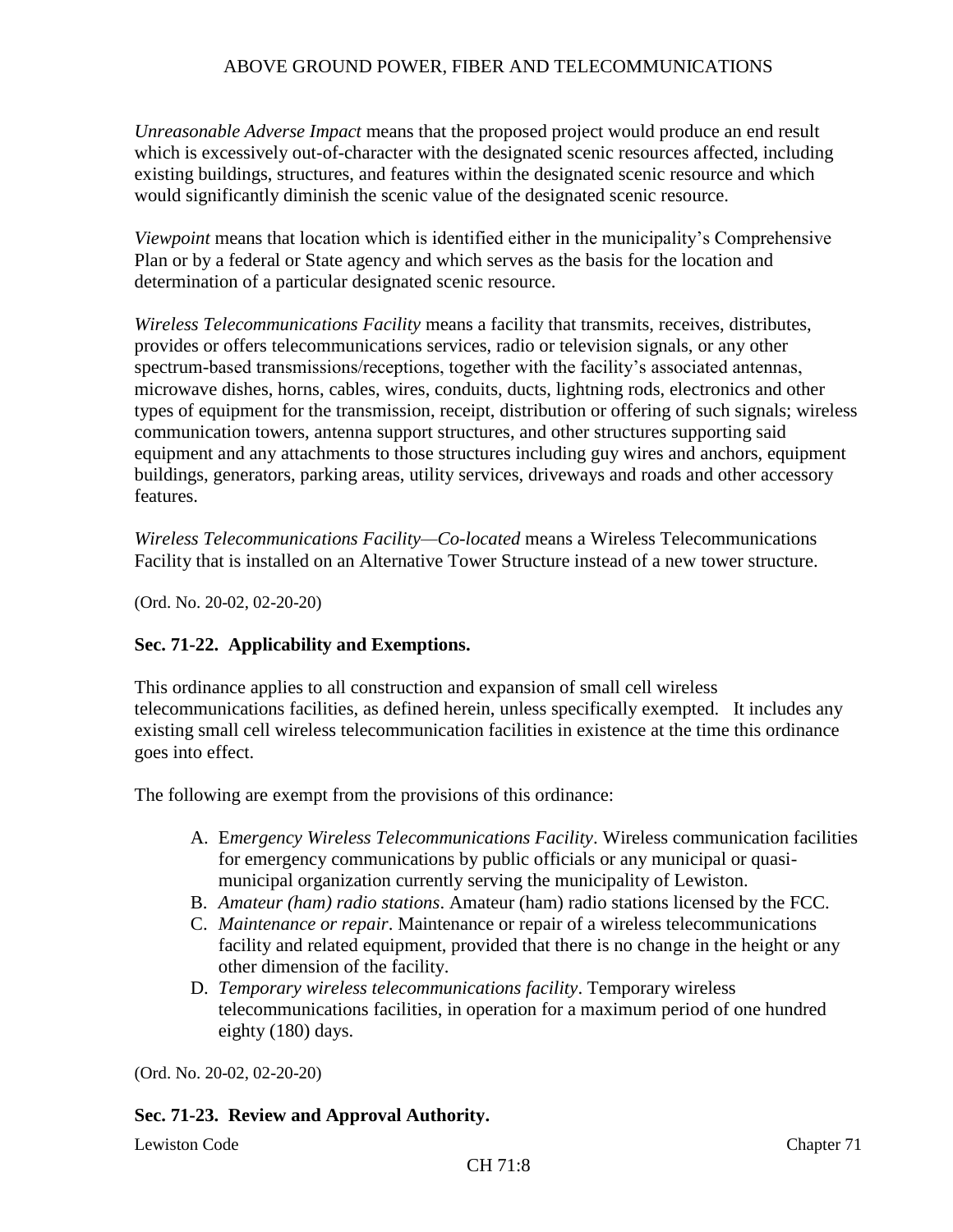No person shall install, construct, or expand any small cell wireless telecommunications facility within the City of Lewiston without obtaining approval in the form of a written permit from the City Clerk in the form of a location permit for:

- 1. Any expansion or modification of an existing wireless telecommunications facility that increases the height or width of the facility;
- 2. Accessory use of an existing wireless telecommunications facility;
- 3. Co-location of a wireless telecommunications facility on an existing wireless telecommunications facility or alternative tower structure; or
- 4. Installation of new or modification of existing small cell wireless telecommunications facilities.

The City Clerk shall review applications for small cell wireless telecommunications facilities and make written findings on whether the proposed facility complies with this ordinance. The City Clerk is authorized to call upon other city staff to assist in making this determination.

No small cell facility shall be constructed or expanded without a location permit issued by the City Clerk. Within 180 days of this ordinance becoming effective, the owners of all existing small cell telecommunications facilities within the city of Lewiston must apply for an after-thefact permit(s). The Application fees shall be waived for existing facilities.

Notwithstanding any provision in any municipal ordinance to the contrary, small cell facilities and co-located small cell facilities shall be a permitted use in all zoning districts.

Nothing in this ordinance authorizes a person to locate or co-locate small wireless facilities on property owned by a private party, including but not limited to wireless support structures and joint use utility poles, or property owned or controlled by the federal government, state government, or subdivision thereof, or the municipality, without the consent of the property owner.

(Ord. No. 20-02, 02-20-20)

# **Sec. 71-24. Application.**

All persons seeking permitting under this ordinance shall submit an application as provided below. The City Clerk shall be responsible for ensuring that notice of the application is provided to the Directors of Public Works and Planning and Code Enforcement. Applications for permit approval by the City Clerk must include the following materials and information:

- A. Documentation of the applicant's right, title, or interest in the property where the facility is to be sited, including name and address of the property/facility owner and the applicant.
- B. A copy of the FCC license for the facility or a signed statement from the owner or operator of the facility attesting that the facility complies with current FCC regulations.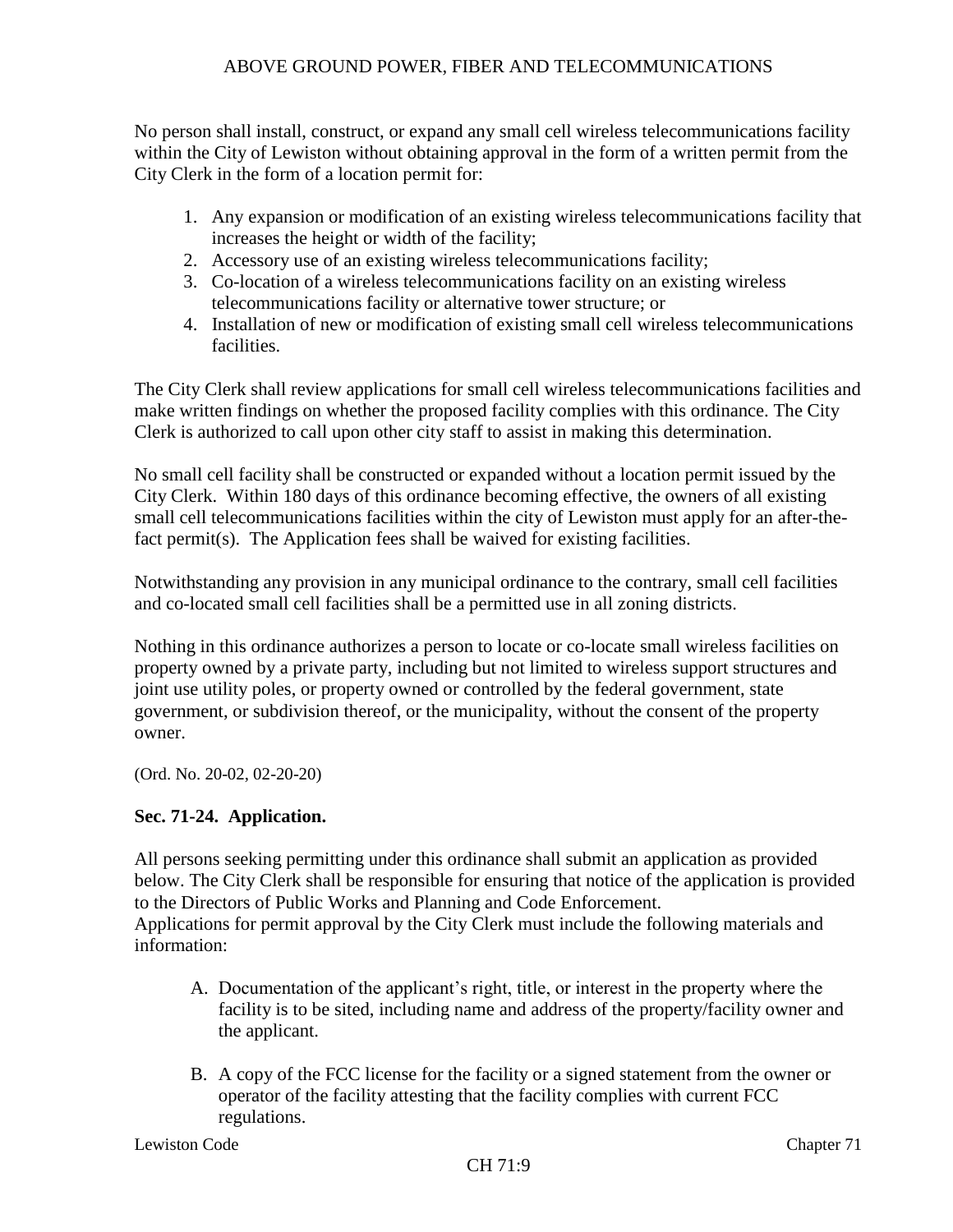- C. The location where each proposed small cell facility or utility pole would be installed, including photographs of the location and its immediate surroundings depicting the utility poles or structures on which each proposed small cell facility would be mounted or the location where utility poles or structures would be installed, including a depiction of the completed facility, a location map and elevation drawings of the proposed facility and any other proposed structures showing color and identifying structural materials.
- D. Identifying information including: (a) name, address, telephone number, and email address of the applicant and, where co-location is sought, of the owner(s) of the utility pole if different than the applicant; (b) utility pole, building or facility number or other identifying marking; and (c) address of nearest property;
- E. In instances where a stand-alone facility is proposed, the applicant must provide evidence demonstrating that no existing facility owned by the applicant or by others with whom the applicant, or others utilizing similar installations to those of the applicant, has previously co-located facilities can be utilized to provide the service proposed by the applicant, the evidence for which may consist of any one or more of the following:
	- 1. Evidence that no existing facilities are located within the targeted market coverage area as required to meet the applicant's engineering requirements; or
	- 2. Evidence that existing facilities do not have sufficient height or cannot be increased in height at a reasonable cost to meet the applicant's engineering requirements; or
	- 3. Evidence that existing facilities do not have sufficient structural strength to support applicant's proposed antenna and related equipment; or
	- 4. Evidence that the applicant has made diligent good faith efforts to negotiate co-location on existing facilities, buildings, or structures in the vicinity of the proposed location and has been denied access or met with unreasonable terms for co-location; or
	- 5. Technical evidence that co-location on an existing facility would impede the functional operation of the applicant's proposed small cell facility or an existing wireless telecommunication facility to an extent that would significantly impair the function of the existing or proposed facility.
- F. For proposed new small cell facility support structures including, but not limited to, new utility poles, a signed statement that commits the owner of the facility and his or her successors in interest to: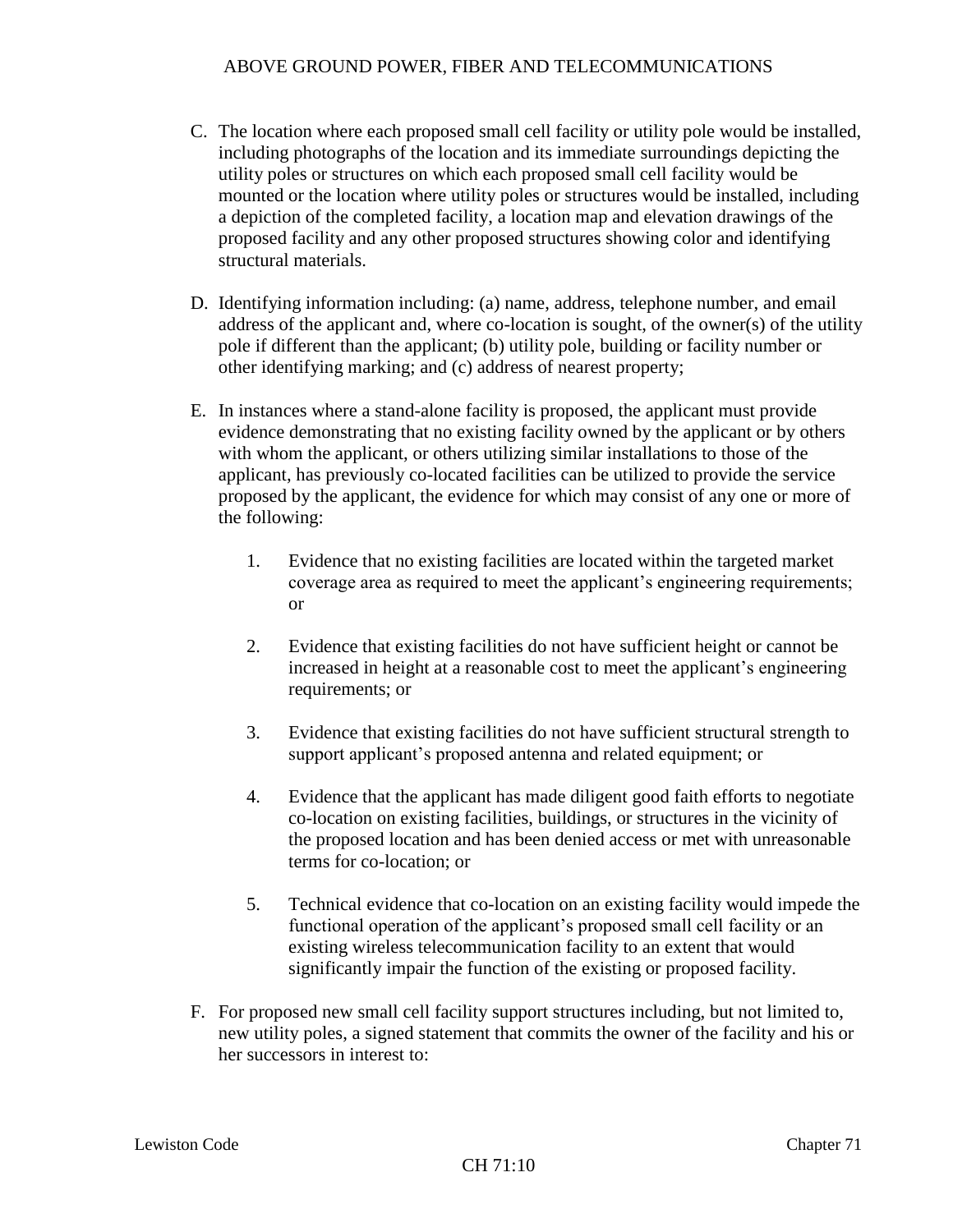- 1. Respond in a timely, comprehensive manner to a request for information from a potential co-location applicant in exchange for a reasonable fee not in excess of the actual cost of preparing a response;
- 2. Negotiate in good faith for shared use by third parties;
- 3. Allow shared use if an applicant agrees in writing to pay reasonable charges for co-location;
- 4. Require no more than a reasonable charge for shared use based on community rates and generally accepted accounting principles. This charge may include, but is not limited to, a pro rata share of the cost of site selection, planning, project administration, land costs, site design, construction and maintenance, financing, return on equity, depreciation, and all of the costs of adopting the installation or equipment to accommodate a shared user without causing electromagnetic interference.
- G. A form of surety acceptable to the municipality to guarantee payment for the costs of removing the facility if it is abandoned.

A written commitment to notify the municipality within thirty (30) days of cessation of use of any approved facilities and to remove such facilities within ninety (90) days of termination of use.

(Ord. No. 20-02, 02-20-20)

### **Sec. 71-25. Fees.**

All fees outlined below shall be set by the City Council in a schedule located in the City's Master Policy 81, Miscellaneous Fees and Penalties.

*Application Fee.* An application submitted to the City Clerk for approval shall include payment of an application fee. This fee includes typical costs for city staff review of a complete application and issuance of a permit. The application shall not be considered complete until this fee is paid.

*Attachment Fee.* An application for attachment to municipal facilities shall include payment of any applicable fees for new and/or renewed attachments. This fee includes typical cost for city staff review of a complete application, review by a professional engineer and issuance of a permit.

*After-the-Fact Application Penalty.* Where a small cell telecommunications facility has been installed without the required municipal permit, the applicant will be subject to a penalty in addition to meeting the application requirements and paying the required fees.

Permit applications for small cell telecommunication facilities in place when this ordinance became effective will not be charged an Application Fee or After-the-Fact Application Penalty unless an owner of such a facilities does not submit the appropriate applications within 180 days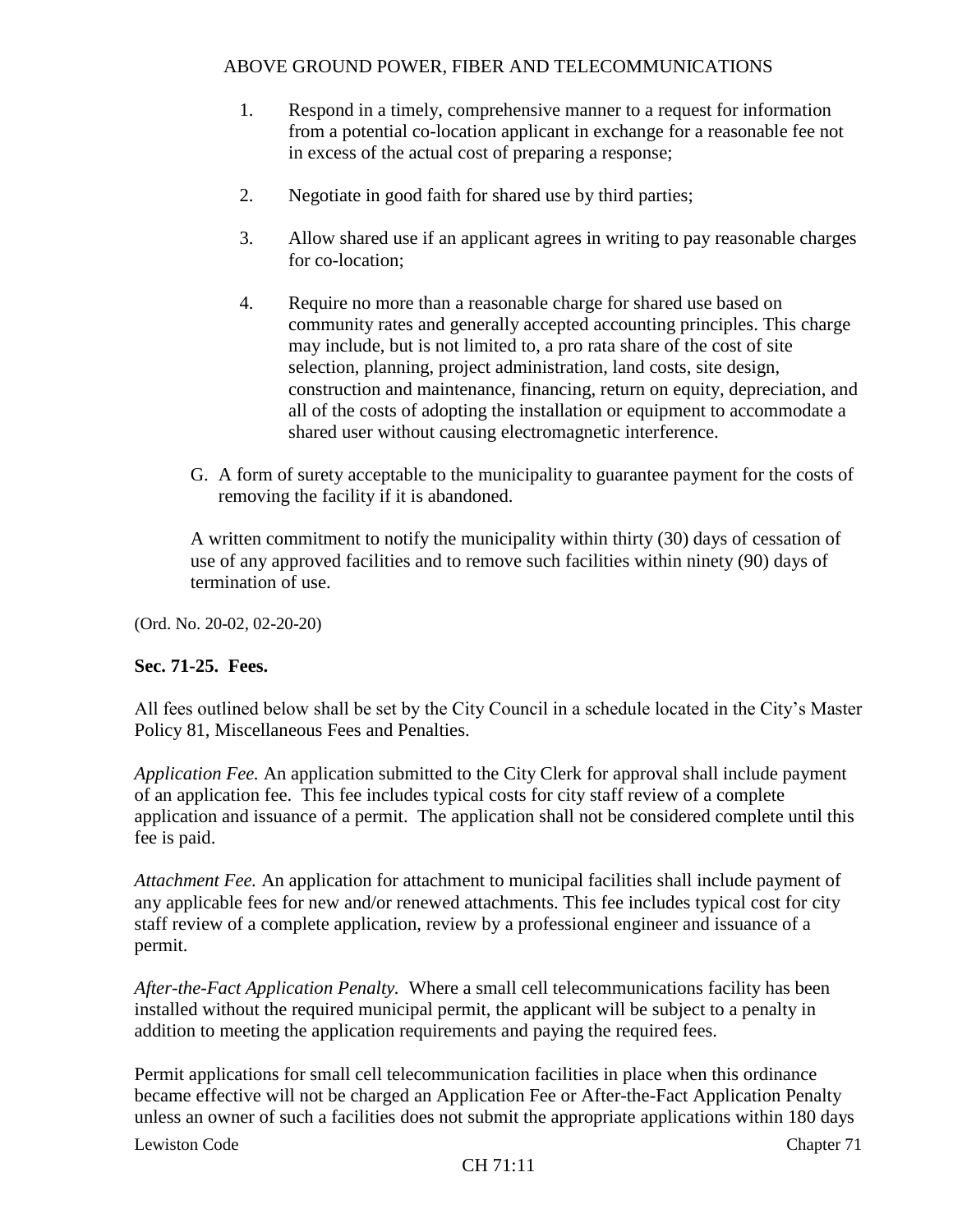of the effective date of this ordinance. In such case, both Application Fee and the After-the-Fact Allocation Penalty shall apply.

(Ord. No. 20-02, 02-20-20)

### **Sec. 71-26. Notice of Incomplete Application.**

Within ten (10) working days of receipt of an application, the City Clerk shall review the application and determine if the application meets the submission requirements. If the application is incomplete, the City Clerk shall notify the applicant in writing, specifying the additional materials, information, or action required to complete the application.

(Ord. No. 20-02, 02-20-20)

### **Sec. 71-27. Objection and Comment.**

The opportunity to file objection and comment on applications for placement of wireless facilities in the municipal right of way shall be afforded pursuant to Title 35-A, section 2503.

(Ord. No. 20-02, 02-20-20)

#### **Sec. 71-28. Approval.**

Within thirty (30) days of receiving a complete application for approval, the City Clerk shall approve, approve with conditions, or deny the application in writing, together with the findings on which that decision is based. The City Clerk shall approve the application if the City Clerk finds the following:

- A. The small cell facility does not interfere with the safety and convenience of travel over the public right of way or other existing uses of the public right of way and shall not interfere with municipal emergency service communication equipment;
- B. The small cell facility is matched to the greatest extent practicable to the preexisting condition of the utility pole or nearby utility poles, including color and scale;
- C. No part of the small cell facility projects from the utility pole further than four (4) feet six (6) inches from its existing height and width and all such projections shall be a minimum of seven (7) feet above ground level, including utility meters. Where the applicant can show that no feasible alternative exists, installations below 7 feet must be separately approved in advance by the Director of Public Works or designee and be sited in such a manner as to not impede the normal and regular use of the public right of way by pedestrians, vehicles, or regular maintenance activities.
- D. The permittee agrees to comply with all local ordinances and state and federal laws;
- E. The permittee is able to satisfy the requirements detailed in section 71-30.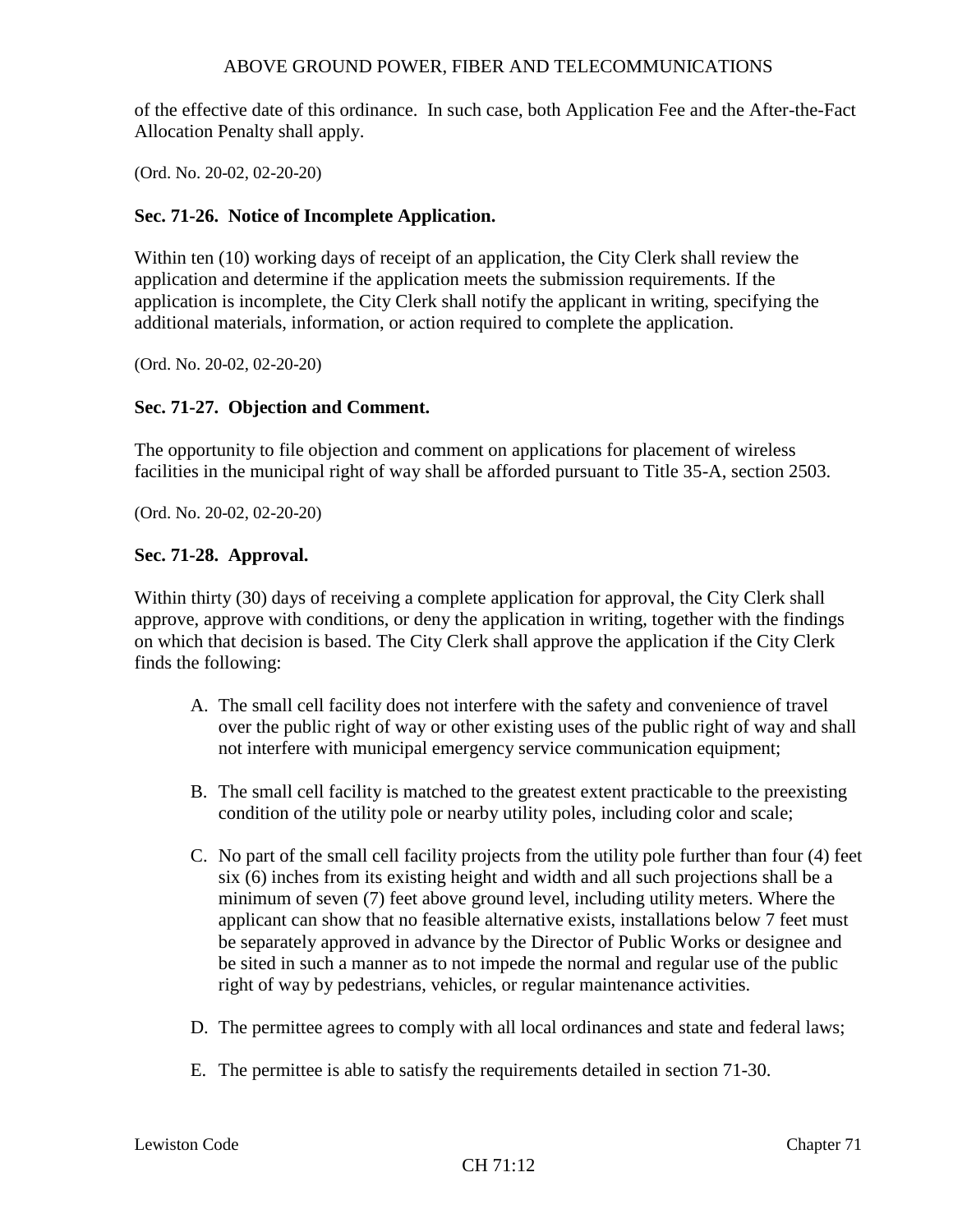The time period for approval may be extended upon agreement between the applicant and the City Clerk.

(Ord. No. 20-02, 02-20-20)

### **Sec. 71-29. Permit Duration.**

Location permits issued pursuant to this ordinance shall expire if construction of the proposed facility is not commenced within 12 months of the permit date or if construction is suspended for more than six months. The City Clerk is not required, but may agree, to extend the period within which construction must commence. (Ord. No. 20-02, 02-20-20)

### **Sec. 71-30. Standards of Review.**

All small cell wireless telecommunications facilities, regardless of location, are required to comply with applicable municipal policies and ordinances. Applications for the placement of small cell facilities must comply with the standards in this section in order to obtain approval from the City Clerk.

- A. *Location on Municipal Property*. Proposals to locate new small cell wireless telecommunications facilities on municipal property, or to expand or replace existing small cell facilities on municipal property other than the municipal right of way, must:
	- 1. Provide satisfactory evidence of non-interference with the current or intended use of the property where the facility or expansion is to be sited;
	- 2. Provide adequate liability insurance coverage in amounts and types required by the municipality;
	- 3. Include an agreement with the municipality, including any provisions deemed by the municipality to be necessary to ensure the protection of the public interest, as well as reasonable and lawful terms of compensation for the use of the municipal property.
- B. *Attachment*. For facilities proposed as an expansion, accessory use, or co-location to a structure legally existing at the time the application is submitted, the attachment may not cause the existing structure to become non-conforming, nor may the attachment increase the non-conformance of a structure that is otherwise legally nonconforming, including compliance with the Americans with Disabilities Act.
- C. *Permission*. The applicant has sufficient right, title, or interest to locate the proposed facility on the new or existing structure.
- D. *Height*. The proposed facility increases the height of existing structures by no more than four  $(4)$  feet six  $(6)$  inches.
- E. *Conformance*. The proposed facility shall be constructed with materials and muted colors that match or blend with the surrounding natural or built environment, and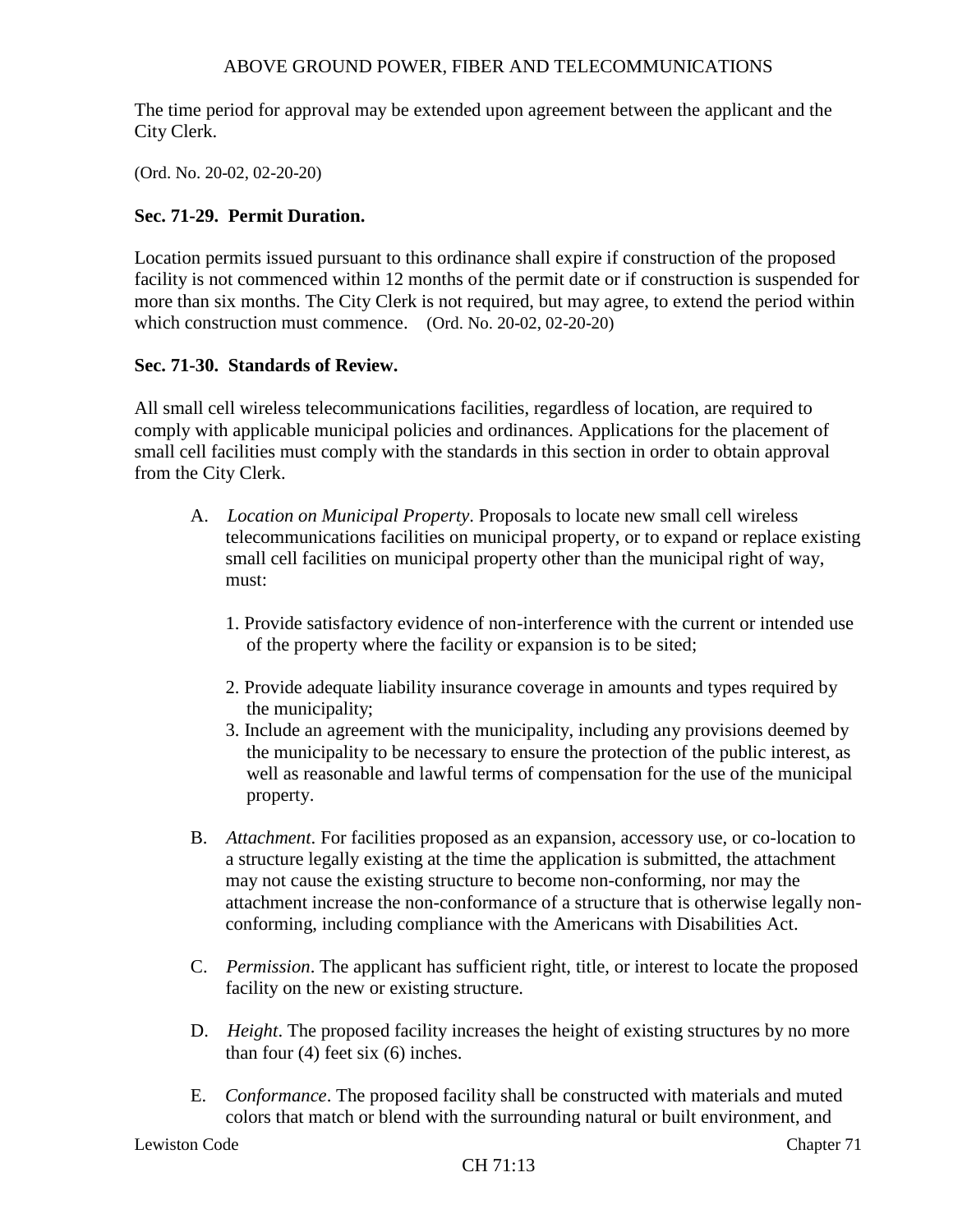existing non-invasive plants and natural land forms on the site shall be preserved to the maximum extent reasonably practicable. Additionally, small cell facility owners and operators shall comply with:

- 1. Any existing requirements that have been imposed by a contract between the municipality and a private property owner that concerns design or construction standards applicable to utility poles and ground-mounted equipment located in the right-of-way;
- 2. Spacing requirements in applicable codes and ordinances concerning the location of ground-mounted equipment located in the right-of-way;
- F. *Preservation*. The proposed facility, to the greatest degree practicable, shall have no unreasonable adverse impact on districts, sites, buildings, structures, or objects significant in American history, architecture, archaeology, engineering or culture, that are:
	- 1. Listed, or are eligible for listing, in the National Register of Historic Places (see 16 U.S.C. 470w(5); 36 CFR 60 and 800); or
	- 2. Included within a nationally or locally designated historic district or district of special sensitivity, such as areas where the city requires utilities to be located underground or where they are excluded from placing poles or above ground installations. Installations in such areas must first provide proof that no reasonable and economically feasible alternatives exist; or
	- 3. In an area programmed by the City through its Comprehensive Plan, or designated by its legislative body, for revitalization that includes, but is not limited to, current or future streetscape improvements.

Small cell facility installations in the areas described above shall comply with written design standards that are generally applicable to installations such as decorative utility poles, or conform to reasonable stealth, concealment and aesthetic requirements established by or deemed acceptable to the municipality to the extent that such requirements or similar requirements apply to other occupiers of the rightsof-way, including but not limited to those adjacent to an historic landmark or in a historic district. Installations within a historic district or adjacent to a historic structure must apply for and receive a separate certificate of appropriateness from the City's Historic Preservation Commission.

Where overhead utilities lines have been put underground such that there are decorative street light poles and no other utility poles, small cell facilities must be incorporated into Options A or B:

- Option A. The interior or base of the existing decorative pole without change to the outward appearance of the pole; or
- Option B. New streetlight poles of substantially similar design that can accommodate the small cell facilities.

Under option B, unless the applicant and Director of Public Works are able to agree to mutually agreeable terms of ownership, maintenance, and replacement, the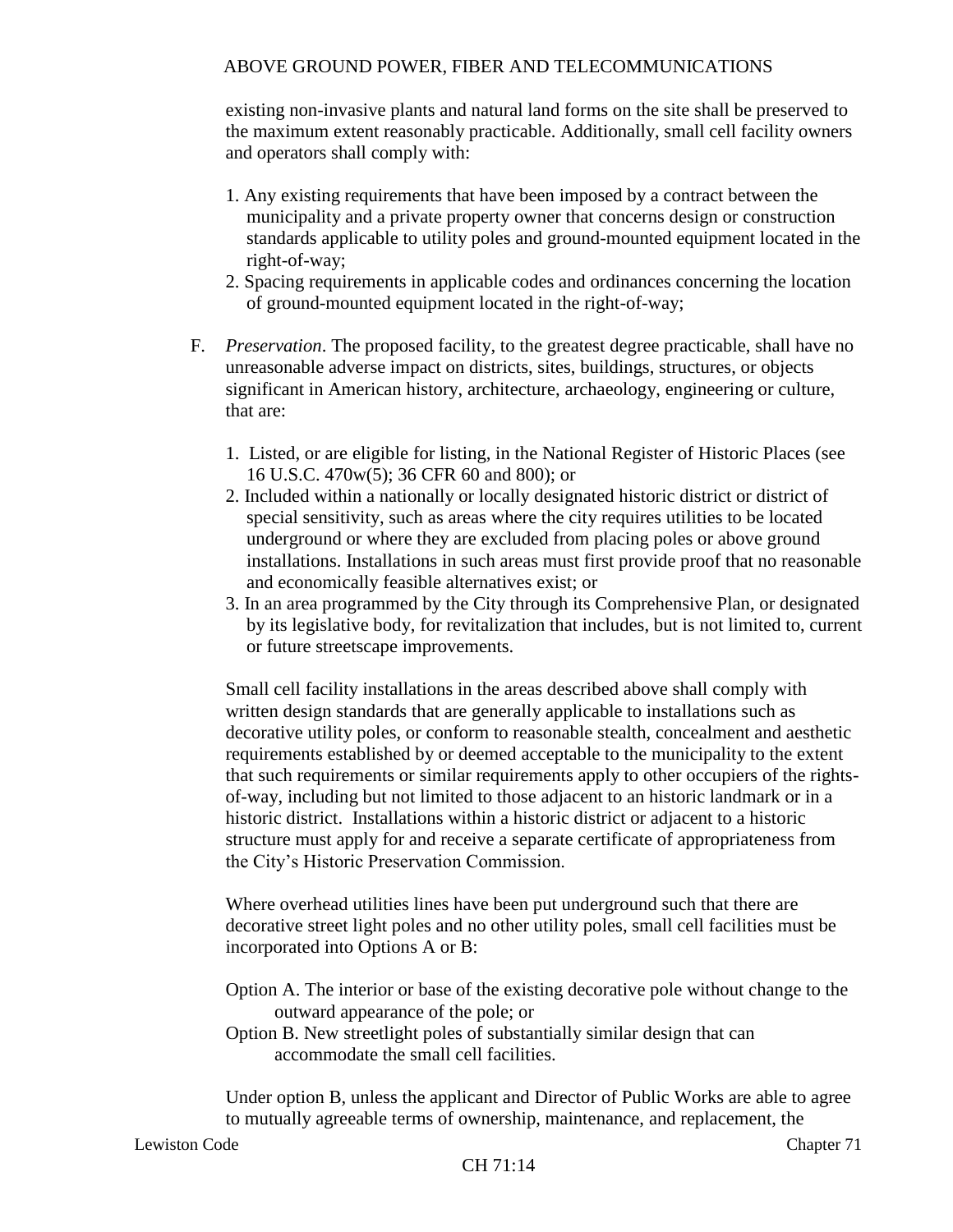applicant shall be responsible for the cost of installing, maintaining, and operating the requisite new streetlight poles.

Under either option A or B, the volume of the base of the small cell facility is limited to 25 cubic feet.

- G. *Lighting*. A new small cell facility must be illuminated only as necessary to comply with FAA or other applicable state and federal requirements. However, security lighting may be used as long as it is shielded to be down-directional to retain light within the boundaries of the site, to the maximum extent practicable.
- H. *Structural Integrity*. Owners of new small cell facilities are responsible for ensuring ongoing compliance of their facilities with all applicable structural engineering standards adopted, enforced, or recognized by the State of Maine.
- I. *Visual Impact*. The proposed small cell facility will have no unreasonable adverse impact upon designated scenic resources within the municipality, as identified either in the municipality's Comprehensive Plan or by a State or federal agency.
- J. *Frequency Emissions Compliance*. The applicant shall certify compliance with all applicable FCC radio frequency emissions regulations as a requirement of its permit application.

(Ord. No. 20-02, 02-20-20)

# **Sec. 71-31. Conditions of Approval.**

- A. *Standard Conditions*. The following standard conditions of approval shall be a part of any approval or conditional approval issued by the City Clerk. Reference to the conditions of approval shall be clearly noted on the final approved plan and shall include agreement by the owner of the small cell wireless telecommunications facility, and successors and assignees, to comply with the conditions set forth in this section.
- B. *Interference with Municipal Services Prohibited*. New small cell wireless telecommunications facilities shall not interfere with municipal services including, but not limited to, emergency communications networks, municipal wireless internet, traffic signals, and other municipal smart infrastructure systems.
- C. *New Location Order*. New small cell wireless telecommunications facilities must be located according to the following order. The City Clerk may permit applications at a subsequent local level only once the applicant has demonstrated, to the Directors of Public Works and Planning and Code or their designee's satisfaction, the existence of a basis on which the prior location order level(s) is not obtainable due to one or more of the conditions cited in section 71-24 E of this ordinance.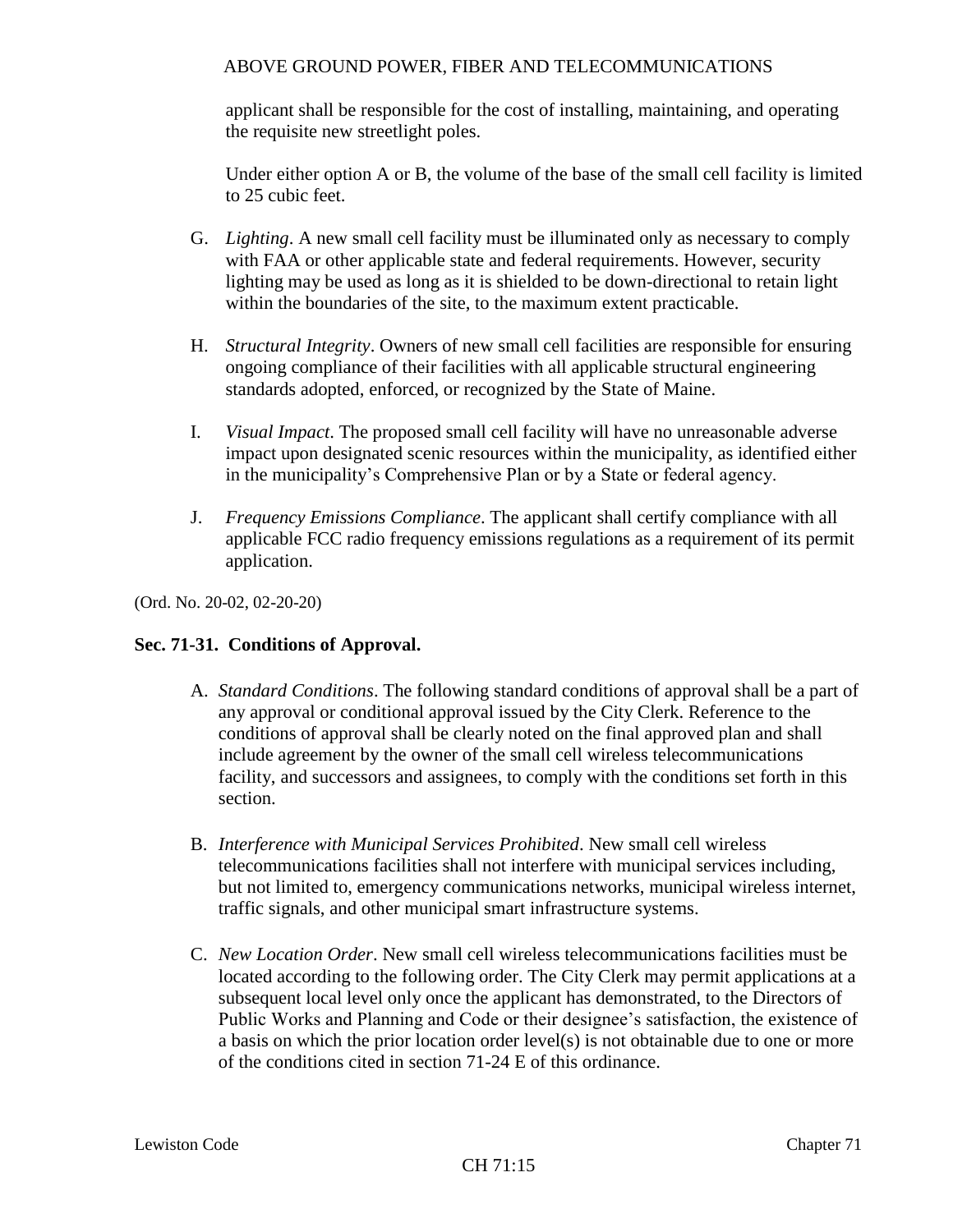- 1. Co-location on existing wireless telecommunications facility support structures including but not limited to towers;
- 2. Co-location on an existing joint use pole or other joint use structures;
- 3. Location on other existing structures including, but not limited to, buildings, provided such installation preserves the character and integrity of those structures;
- 4. Location on municipal buildings or facilities, or location on a new pole to be installed by the applicant, depending on the municipality's preference.

This section may be waived or modified by the City Clerk upon approval of the Directors of Public Works and Planning and Code.

- D. *Maintenance and Repair*. The owner of a small cell facility permitted pursuant to this ordinance, or the owner's designee, shall maintain and repair, at its sole cost and expense, the owner's facilities and shall repair, at its sole cost and expense, any damage caused by the facility or work related to the facility to municipal streets, sidewalks, curbs, gutters, trees, parkways, poles, utility lines and systems, sewer or water systems or lines, or other municipal property, when the damage is caused by the small cell facility, or the small cell facility owner's ancillary facilities, or employees or contractors performing work on behalf of the small cell facility owner or owner's designee. The wireless provider shall restore damaged property to substantially the same condition in which it existed prior to the damage.
- E. *Decorative Poles*. The Director of Public Works or designee may require applicants wishing to place their facilities on decorative poles to replace the decorative pole when necessary to co-locate a small cell facility, and any replacement pole must reasonably conform to the design aesthetics of the decorative pole being replaced. The Director of Public Works or designee may impose non-discriminatory design criteria on decorative poles prior to the installation of the replacement pole.
- F. *Relocation and Removal*. Upon the written direction of the municipality, the owner of a small cell facility permitted pursuant to this ordinance, or the owner's designee, at its sole cost and expense, shall relocate or remove the small cell facility and any related equipment that is interfering with or is likely to interfere with emergency or routine municipal maintenance activities or with other work planned to be undertaken by the city within the right-of-way or city owned property.
- G. *Additional Conditions.* Where necessary to ensure that an approved project meets the criteria of this ordinance, the City Clerk may impose additional reasonable conditions of approval.
- H. *Amendment*. Any changes or modifications to approved applications must be approved by the City Clerk in accordance with section 71-23.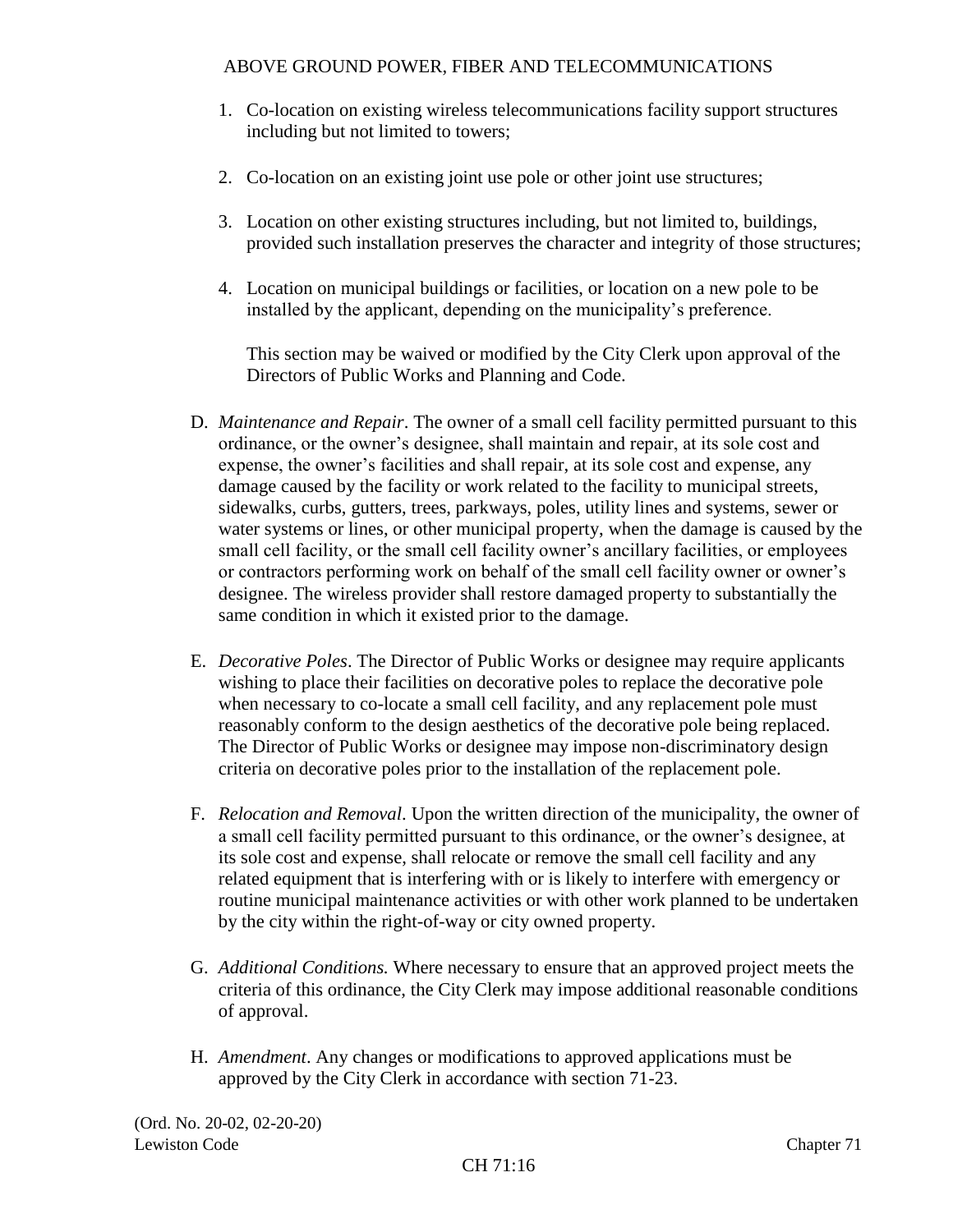#### **Sec. 71-32. Abandonment.**

Any small cell wireless telecommunications facility that is not operated for a continuous period of twelve (12) months shall be considered abandoned.

A. Notice. Owners of small cell facilities shall provide written notice to the City Clerk if it sells or transfers ownership of its small cell facilities within the jurisdiction of the municipality. Such notice shall include the name and contact information of the new facility owner. Transfers of ownership shall be subject to a fee to be established by the City Council

The City Clerk may notify the owner of abandoned facilities in writing and order the removal of the facility within ninety (90) days of the date of mailing of the written notice. The owner of the facility shall have thirty (30) days from the receipt of the notice to demonstrate to the City Clerk that the facility has not been abandoned.

- B. Removal. If the owner fails to show that the facility is in active operation, the owner shall have sixty (60) days to remove the facility. If the facility is not removed within this time period, the municipality may remove the facility at the owner's expense. The owner of the facility shall pay all site reclamation costs deemed necessary and reasonable to return the site to its pre-construction condition.
- C. Surety. If a surety has been given to the municipality for removal of the facility, the owner of the facility may apply to the City Clerk to release the surety when the abandoned facility and related equipment are removed to the satisfaction of the Director of Public Works or designee.
- D. Unclaimed Property. In the event city is unable to identify the owner of an abandoned small cell wireless telecommunications facility or is unable to establish reliable communication with an owner who has been identified, the municipality may remove the facility thirty (30) days after posting notice of the municipality's intent to remove the facility on the municipality's website and including the intent to remove on the city council meeting agenda.

(Ord. No. 20-02, 02-20-20)

### **Sec. 71-33. Administration and Enforcement.**

The City Clerk or designee shall enforce this ordinance. If the City Clerk or designee finds that any provision of this ordinance has been violated, the Clerk shall notify in writing the person responsible for such violation, indicating the nature of the violation, and ordering the action necessary to correct it. The City Clerk shall order correction of the violation and may take any other legal action to ensure compliance with this ordinance including, but not limited to, the violation provisions of section 71-34. (Ord. No. 20-02, 02-20-20)

#### **Sec. 71-34. Violation.**